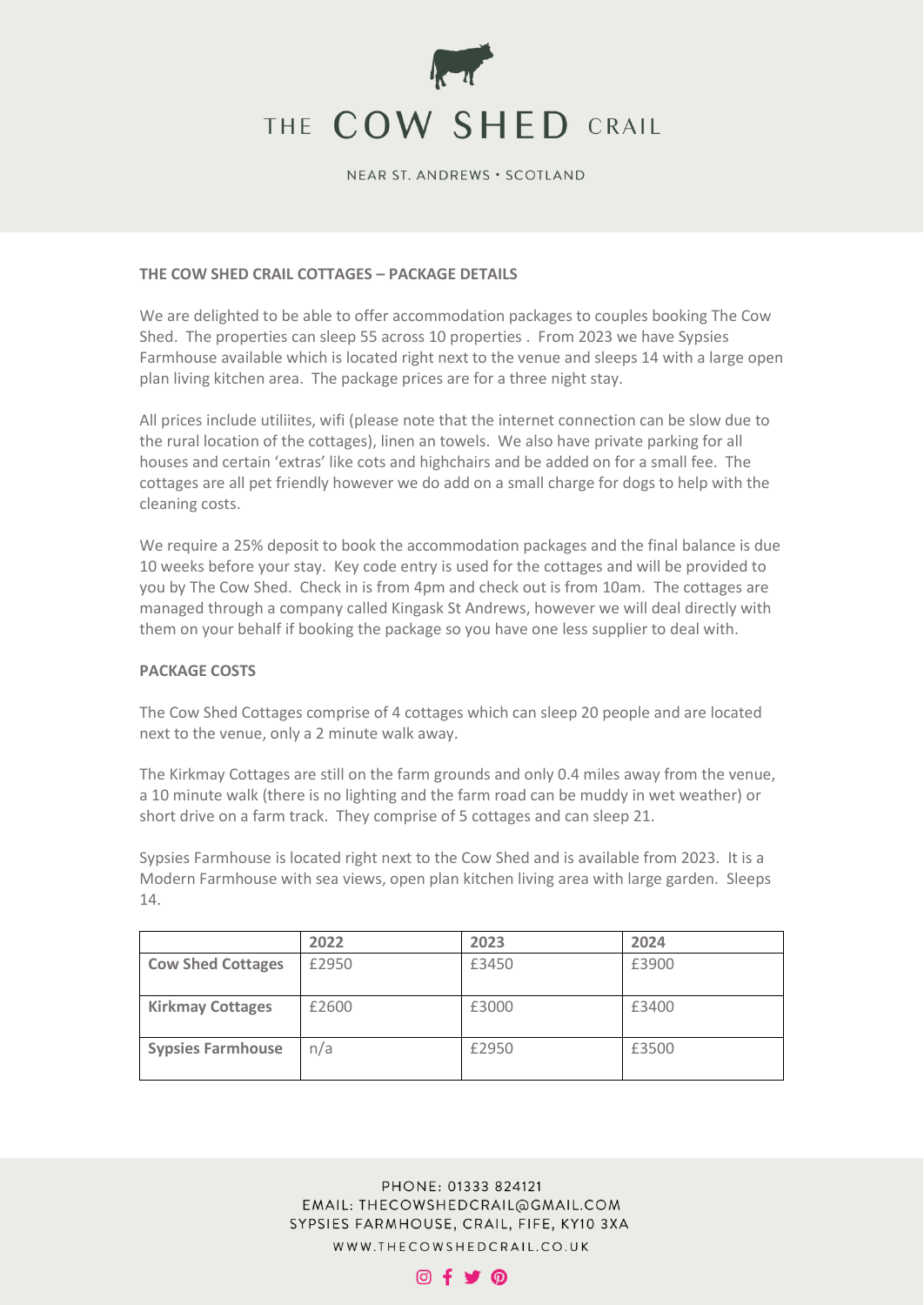

NEAR ST. ANDREWS . SCOTLAND

#### **COTTAGE CONFIGURATIONS**

#### **The Cow Shed Cottages (closest to the venue):**

Meggie Allans

Sleeps 4 in one double room and one twin room [http://www.propertystandrews.co.uk/property-details/Meggie\\_Allans\\_Crail-74041/](http://www.propertystandrews.co.uk/property-details/Meggie_Allans_Crail-74041/)

Cradle Cottage

Sleeps 4 in one double room and one twin room [http://www.propertystandrews.co.uk/property-details/Cradle\\_Cottage\\_Crail-74045/](http://www.propertystandrews.co.uk/property-details/Cradle_Cottage_Crail-74045/)

Sypsies Cottage

Sleeps 4 in one double room and one twin room [http://www.propertystandrews.co.uk/property-details/Sypsies\\_Cottage\\_Crail-74047/](http://www.propertystandrews.co.uk/property-details/Sypsies_Cottage_Crail-74047/)

Mick's Cottage

Sleeps 10 in one double room, 3 twin rooms and 1 sofa bed [http://propertystandrews.co.uk/property-details/Micks\\_Place\\_\\_Crail\\_-521789/](http://propertystandrews.co.uk/property-details/Micks_Place__Crail_-521789/)

**Kirkmay Cottages (10 minute walk/short drive):** 

Kirkmay Cottage

Sleeps 4 in one double room and one twin room [http://www.propertystandrews.co.uk/property-details/Kirkmay\\_Cottage\\_Crail-74025/](http://www.propertystandrews.co.uk/property-details/Kirkmay_Cottage_Crail-74025/)

Nuttings Cottage

Sleeps 4 in one double room and one twin room [http://www.propertystandrews.co.uk/property-details/The\\_Nuttings\\_Cottage\\_Crail-74007/](http://www.propertystandrews.co.uk/property-details/The_Nuttings_Cottage_Crail-74007/)

May Isle Cottage

Sleeps 2 in one twin room

PHONE: 01333 824121 EMAIL: THECOWSHEDCRAIL@GMAIL.COM SYPSIES FARMHOUSE, CRAIL, FIFE, KY10 3XA WWW.THECOWSHEDCRAIL.CO.UK

# $@f$   $\blacktriangleright$   $@$